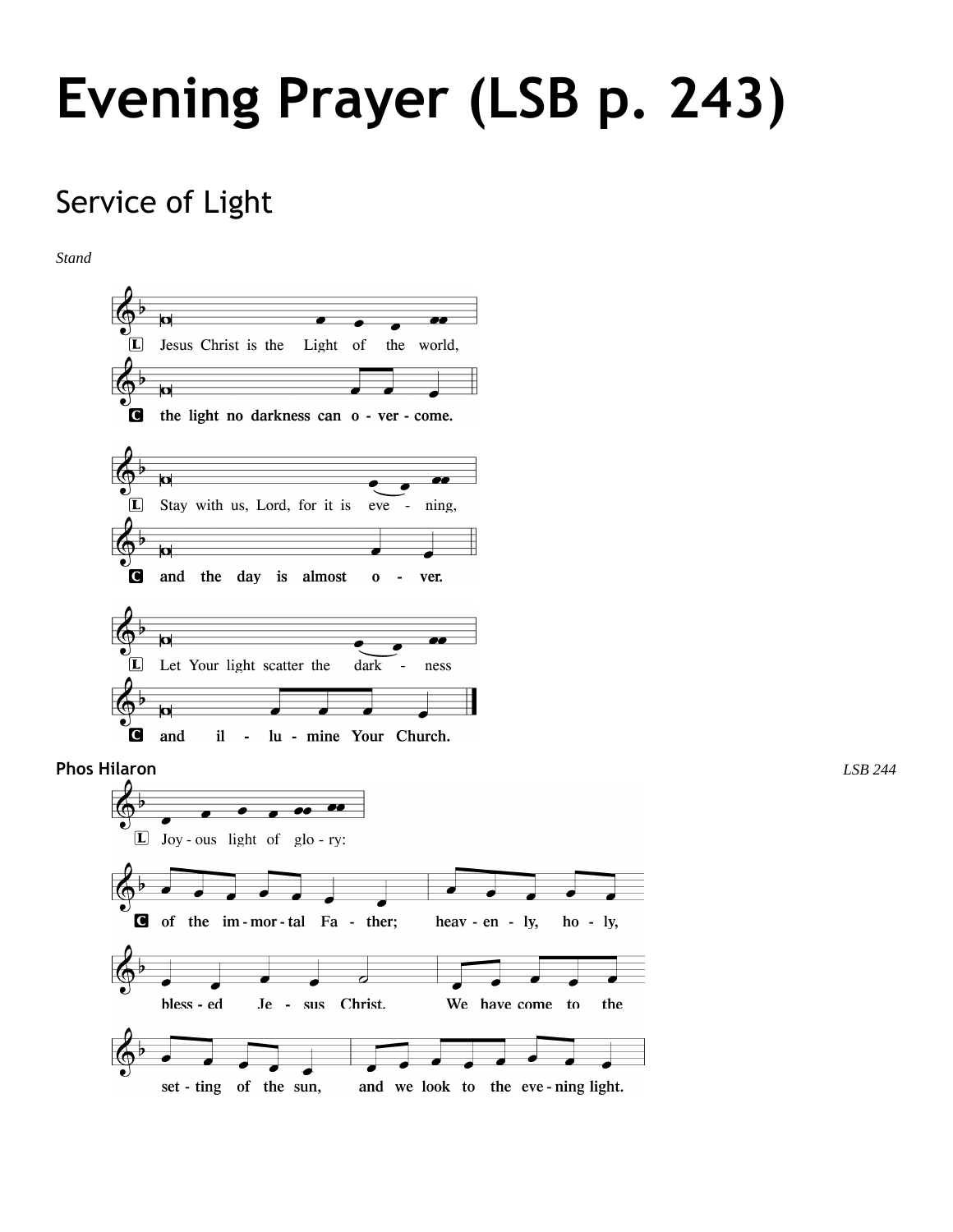

**Thanksgiving for Light** *LSB 245*

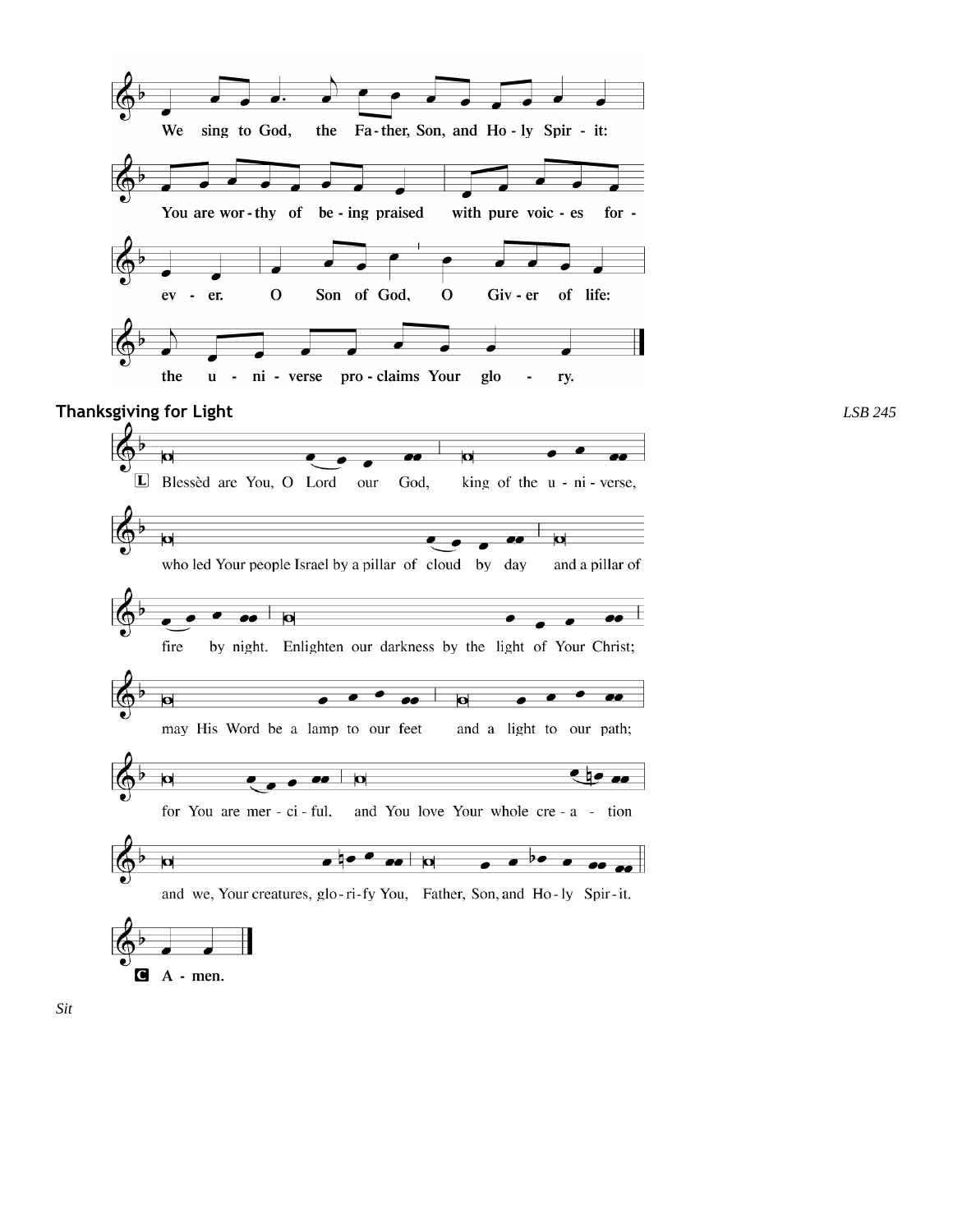# Psalmody

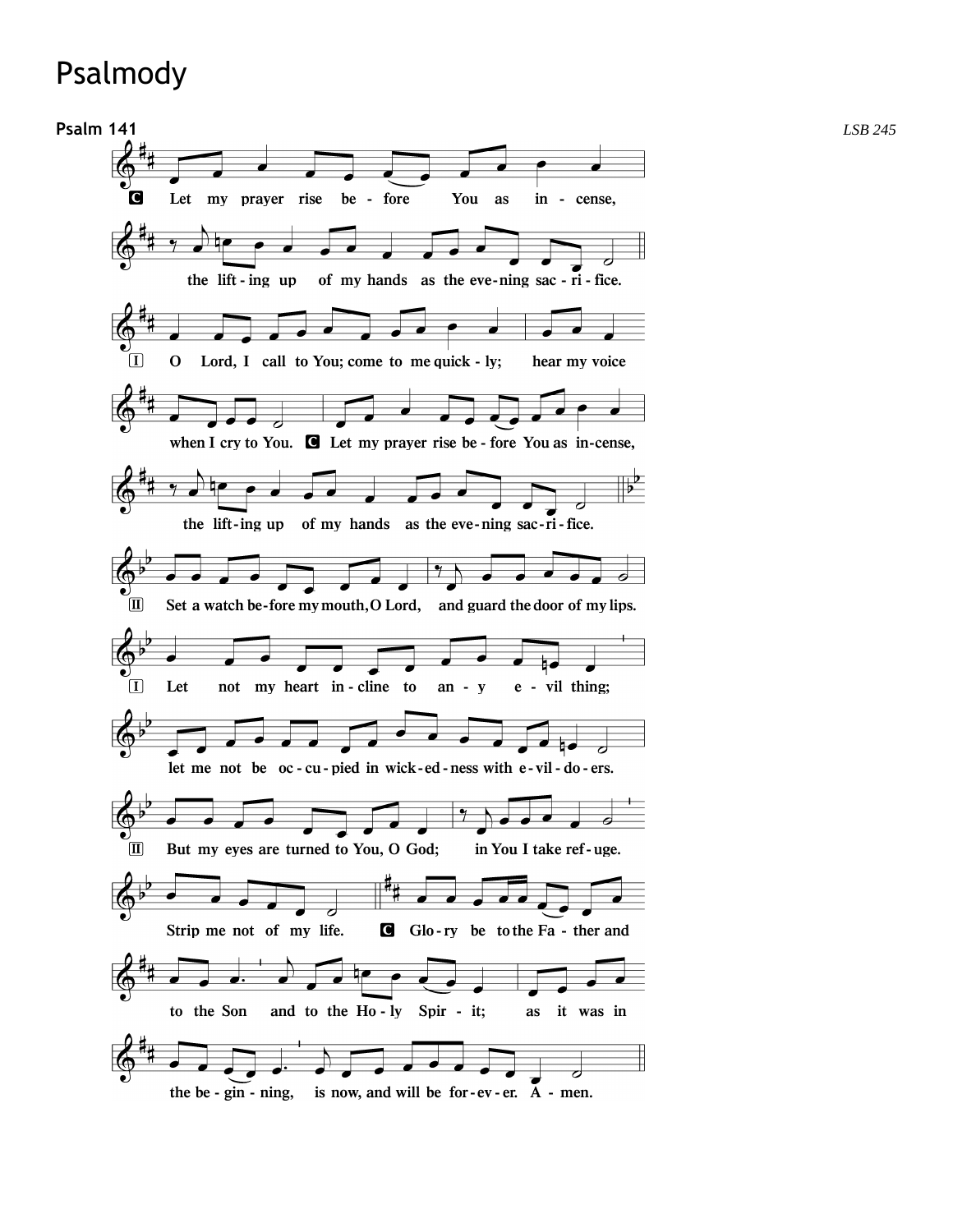

- L Let us pray. Let the incense of our repentant prayer ascend before You, O Lord, and let Your loving-kindness descend on us that, with purified minds, we may sing Your praises with the Church on earth and the whole heavenly host and may glorify You forever.
- C **Amen.**

### **Office Hymn**

# Readings

- L In many and various ways, God spoke to His people of old by the prophets.
- C **But now in these last days, He has spoken to us by His Son.**

### **Sermon**

# Canticle

### *Stand*

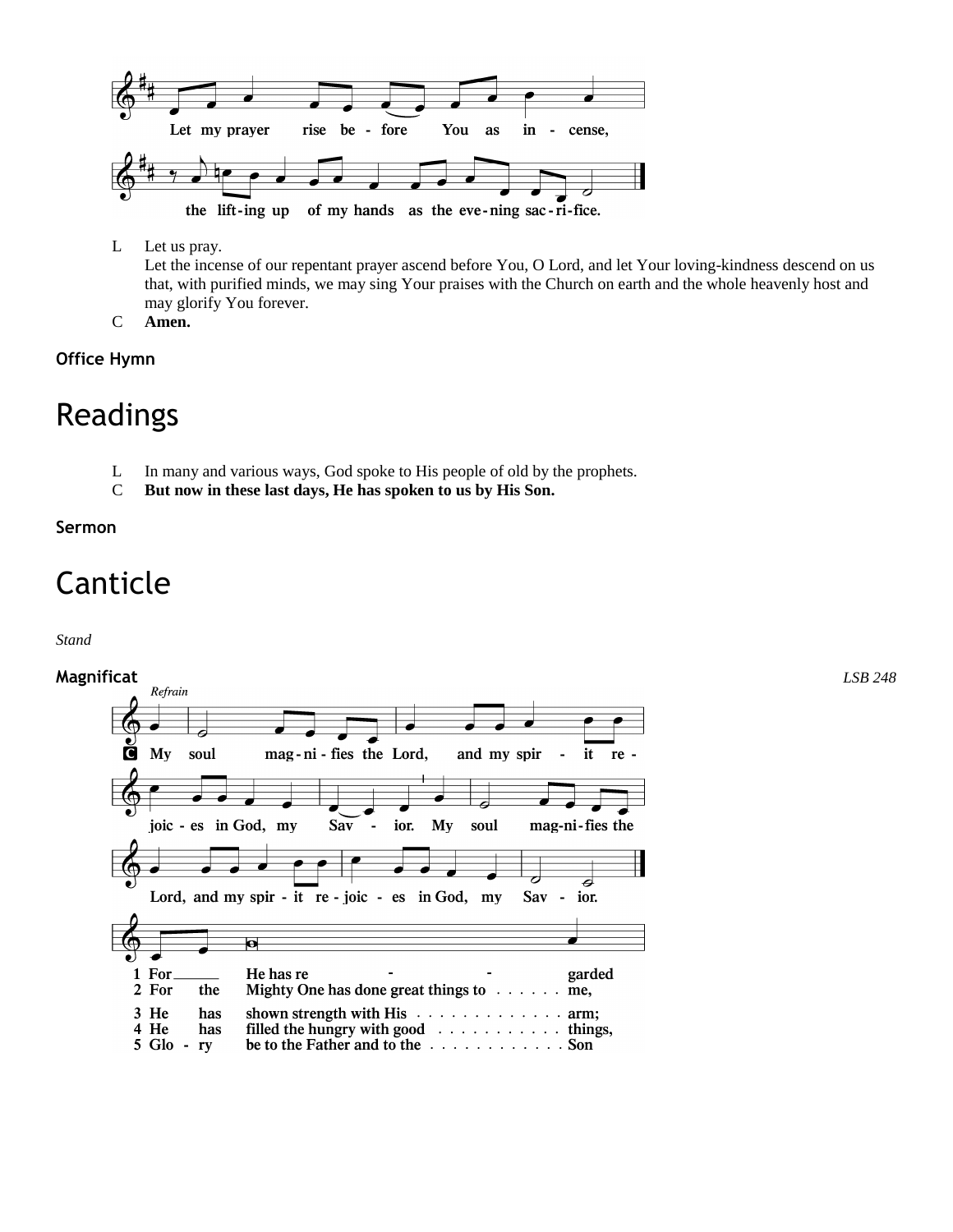



### **Offering**

### Prayer

### *Kneel/Stand*

#### **Litany** *LSB 249*

*The congregation's response may begin just as the leader's petition ends so that the word "Lord" is sung simultaneously by both leader and congregation.*



- L For the peace from above and for our salvation, let us pray to the Lord:
- C **Lord, have mercy.**
- L For the peace of the whole world, for the well-being of the Church of God, and for the unity of all, let us pray to the Lord:
- C **Lord, have mercy.**
- L For this holy house and for all who offer here their worship and praise, let us pray to the Lord:
- C **Lord, have mercy.**
- L For [*names of synodical and district presidents*], for all pastors in Christ, for all servants of the Church, and for all the people, let us pray to the Lord: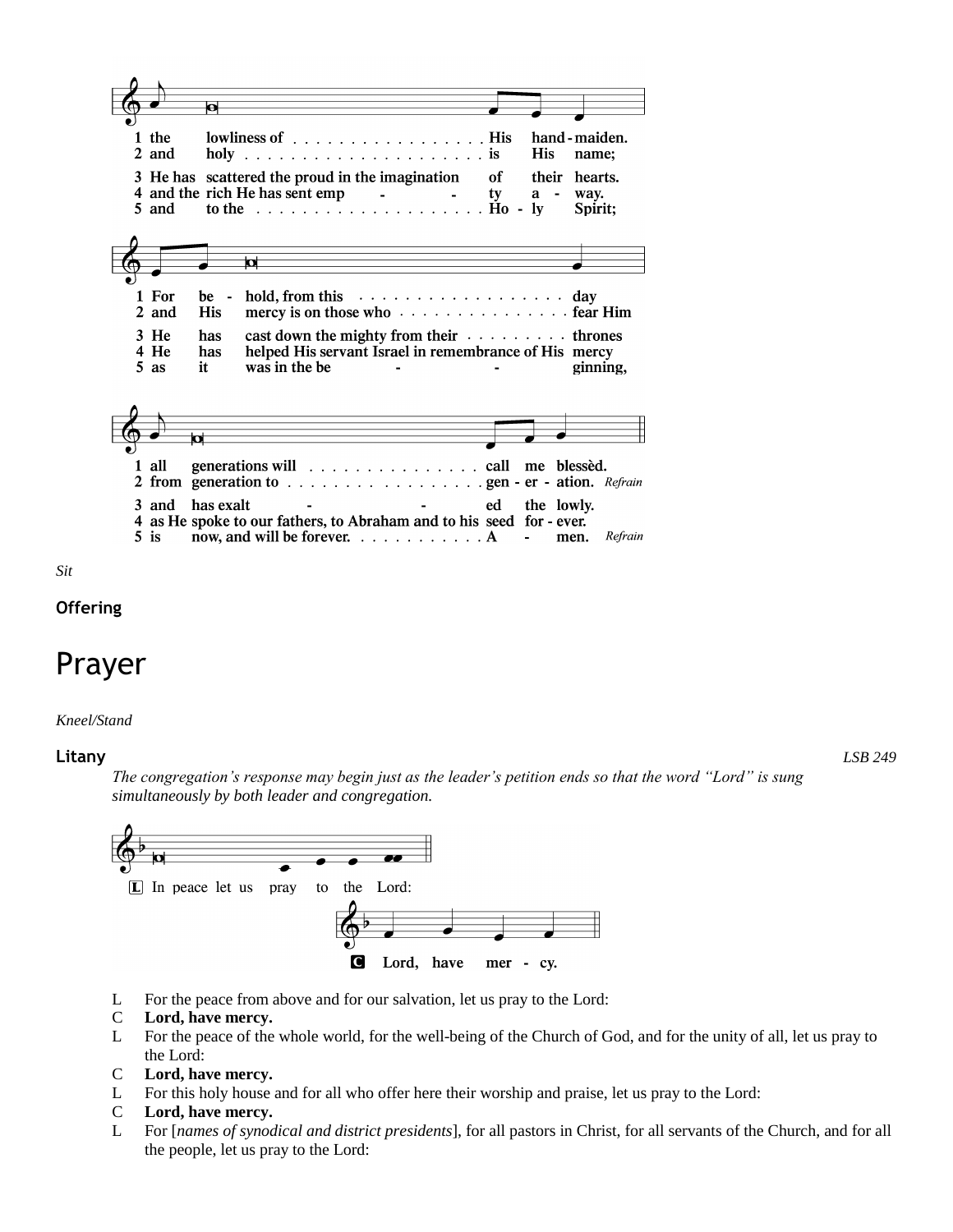### C **Lord, have mercy.**

- L For [*name of president or monarch*], for all public servants, for the government and those who protect us, that they may be upheld and strengthened in every good deed, let us pray to the Lord:
- C **Lord, have mercy.**
- L For those who work to bring peace, justice, health, and protection in this and every place, let us pray to the Lord:
- C **Lord, have mercy.**
- L For those who bring offerings, those who do good works in this congregation, those who toil, those who sing, and all the people here present who await from the Lord great and abundant mercy, let us pray to the Lord:
- C **Lord, have mercy.**
- L For favorable weather, for an abundance of the fruits of the earth, and for peaceful times, let us pray to the Lord:
- C **Lord, have mercy.**
- L For our deliverance from all affliction, wrath, danger, and need, let us pray to the Lord:
- C **Lord, have mercy.**
- L For . . . [*additional bids for prayer may be inserted here*] . . . let us pray to the Lord:
- C **Lord, have mercy.**

*The prayers then continue:*



*Silence for individual prayer may follow.*





### **Collect For Peace**

L O God, from whom come all holy desires, all good counsels, and all just works, give to us, Your servants, that peace which the world cannot give, that our hearts may be set to obey Your commandments and also that we, being defended from the fear of our enemies, may live in peace and quietness; through Jesus Christ, Your Son, our Lord, who lives and reigns with You and the Holy Spirit, one God, now and forever.



### **Lord's Prayer** *LSB 251*

- L Taught by our Lord and trusting His promises, we are bold to pray:
- C **Our Father who art in heaven, hallowed be Thy name, Thy kingdom come, Thy will be done on earth**